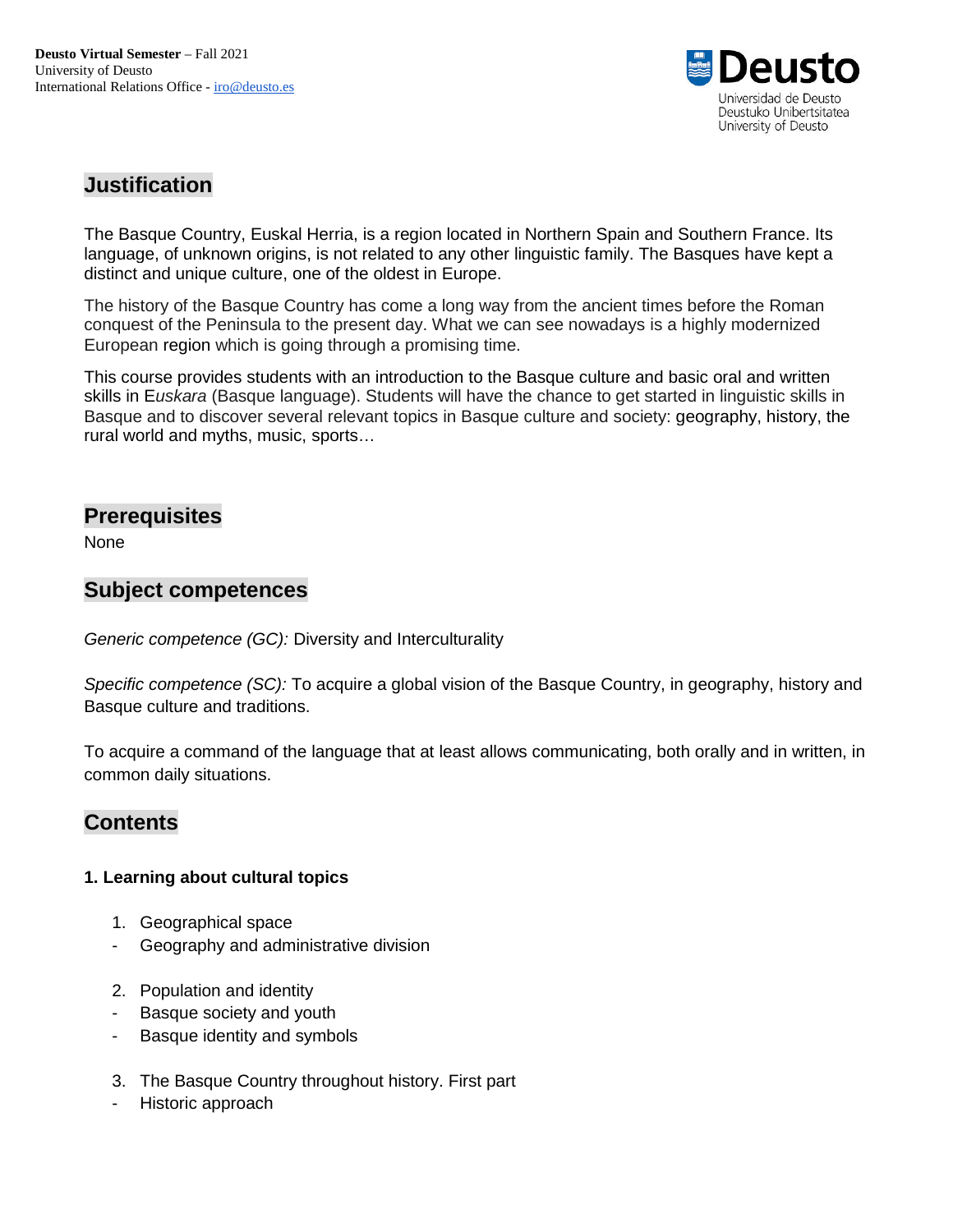

- 4. The Basque Country throughout history. Second part
- 20<sup>th</sup> century key moments
- 5. The rural world
- Basque legends and myths
- 6. The literature
- *Bertsolaritza*
- 7. The music
- Popular music and traditional instruments
- 8. Basque sports
- Rural sports

### **2. Acquiring language skills in** *Euskara* **(Basque language)**

Oral skills

- Greeting others.
- Introducing yourself: name, age, birthplace, occupation, current job, physical description, personality (nice, cheerful, hobbies…).
- Introducing others: a classmate, an acquaintance, a relative.
- Talking about daily routines and habits.
- Describing a city or a town: how it is, what we can find there.

Written skills

- Learning how to describe or introduce yourself or others with basic expressions to meet people, etc.
- Describing how you are and how you see yourself.
- Giving information about our daily habits.

# **Teaching-learning strategy**

The teaching methodology will be based on the University of Deusto Learning Model (UDLM) that integrates the stages of contextualization, reflective observation, conceptualization, active experimentation and evaluation. To apply this methodology the following teaching resources are used:

● Use of resources in different formats for the presentation of theoretical content.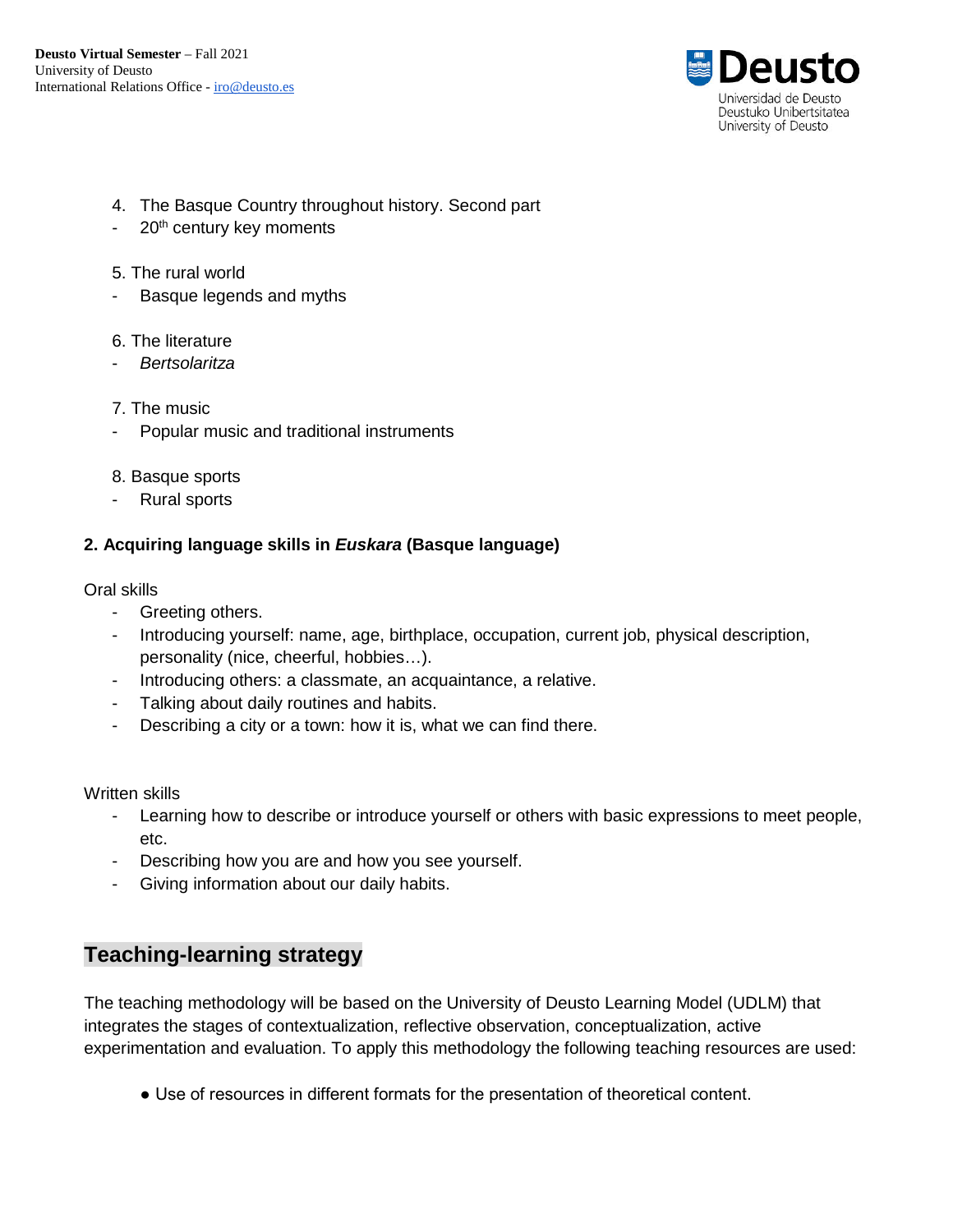

• Carrying out different learning and assessment activities to verify the acquisition of both theoretical and practical knowledge and the acquisition of skills.

● Individual and / or group tutoring aimed at the personalized monitoring of the students and the supervision of their work.

● Combination of remote videoconference classes (2 hours a week) with online learning through resources and activities on the university's learning platform.

An interactive and student-centered methodology will be used in order to practice the Basque language. Individual and group activities will be carried out with the help of different learning strategies, and through teacher-student interaction in order to achieve the goal of understanding and producing simple texts.

The 6 ECTS (150 hours of study work) are approximately distributed as follows*:*

- Video conference sessions with the instructors: 28 (14 hours of cultural topics + 14 hours of linguistic, oral and written practice).

- Cultural individual activities (searching for information, readings, personal study, preparation and completion of individual activities, tutorials, preparation and completion of assessment tests, presentations): 40 hours

- Cultural group activities (searching for information, readings, personal study, preparation and completion of group activities, tutorials, preparation and completion of assessment tests, presentations): 20 hours

- Individual activities of linguistic competence (readings, personal study, preparation and completion of individual activities, tutorials, preparation and completion of assessment tests): 60 hours.

## **Evaluation system**

#### **Ordinary call**

The evaluation will be continuous and 100% formative. 50% of the mark will be obtained in cultural subjects, and the remaining 50% in the acquisition of linguistic competence in Basque Language (oral competence, 25%; written competence, 25%).

The competences that the student will be acquiring in each unit will be evaluated, and the relevant feedback will be given in each activity and significant tests that are carried out. In order to pass the course, the student must achieve an average mark of 50%.

### **Extraordinary call**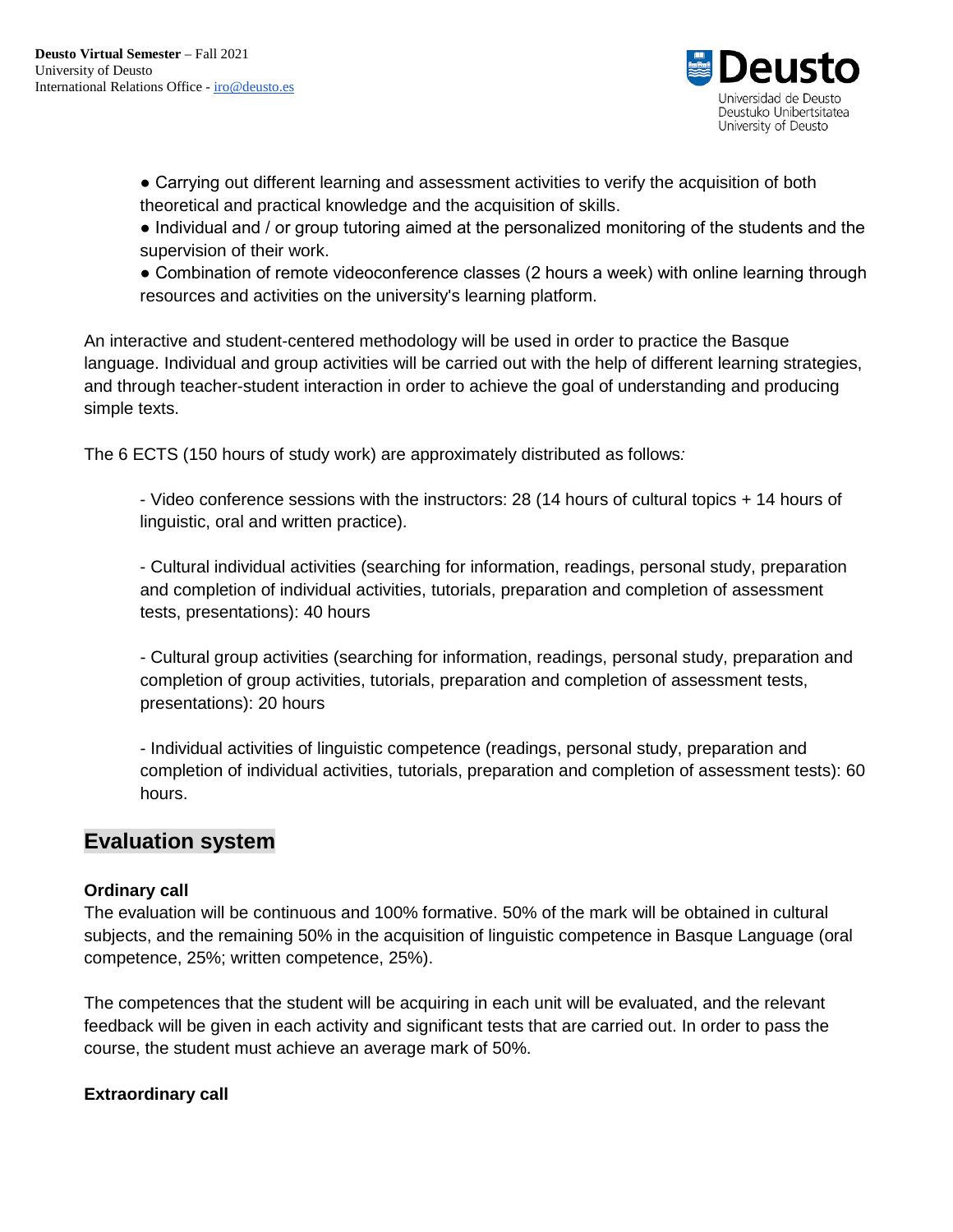

Students who do not reach at least a 50% of the mark in any of the two parts of the course, will have the option to take a final exam in cultural topics and /or linguistic competence in Basque in the extraordinary call.

# **Documentation**

Bibliography:

-BRAY, Z. (ed.): *Beyond Guernica and the Guggenheim: Art and Politics from a Comparative Perspective*, Center for Basque Studies, University of Nevada (Reno), 2015 -EUSKAL IRAKASLEGOA. Deustuko Unibertsitatea (2015). *Euskal Hizkuntza eta Kultura, Hasiera*. Deustuko Unibertsitateko apunteak (argitaragabeak) -EUSKO IKASKUNTZA ERAKUNDEA. *Identidad y cultura vascas a comienzos del siglo XXI*. Eusko Ikaskuntza, Bilbao, 2006 -IGARTUA, I. Y ZABALTZA, X. *A Brief History of the Basque Language*, Donostia, 2016 -IRUJO, X. *Gernika*, Planeta, Barcelona, 2017 -KURLANSKY, M.: *The Basque History of the World*, Vintage, London, 2000. -ORTIZ-OSÉS,A.: *Los mitos vascos*. Universidad de Deusto, Bilbao, 2007 -VILLA, I. *Historia breve del País Vasco*, Sílex, Madrid, 2006 -XAMAR. *Orhipean. El país del euskera*, Pamiela, Pamplona, 2005. -ZALLO, R. *El Pueblo Vasco, hoy. Cultura, historia y sociedad en la era de la diversidad y el conocimiento*, Alberdania, Irún, 2006 -ZULAIKA, J. *Tradizioak, Tradiciones, Traditions.* Etxepare Euskal Institutua, Donostia, 2012

Network resources:

-Centre for Basque Studies (University of Nevada, Reno) [http://www.basque.unr.edu](http://www.basque.unr.edu/)

-Euskal Irakaslegoa. Deustuko Unibertsitatea (1998). *Egun on!* Curso UD de iniciación al euskera. Bilbo: Universidad de Deusto & Diario El Correo <https://servicios.elcorreo.com/euskera/egunon/Indice.html> *-Euskonews & Media. Eusko Ikaskuntzak* [http://www.euskonews.com](http://www.euskonews.com/)

-EuskoSare<http://www.euskosare.org/>

-HABE. *Boga*, Euskara ikasteko metodoa. Eusko Jaurlaritza, Basque Goverment

<http://www.ikasten.ikasbil.eus/>

-Instituto Vasco Etxepare<http://www.etxepareinstitutua.net/es/>

-Juntas Generales de Bizkaia [http://www.jjggbizkaia.net](http://www.jjggbizkaia.net/)

-Langfocus. *Basque: A Language of Mystery* <https://www.youtube.com/watch?v=S1l9oDiSiEQ>

*-Portal de la cultura vasca. Euskal Kultur Erakundea - Institut Culturel Basque* [http://www.eke.org](http://www.eke.org/)

*-Portal del Gobierno Vasco* [http://www.euskadi.net](http://www.euskadi.net/)

-Sociedad de Estudios Vascos<http://www.eusko-ikaskuntza.org/es/>